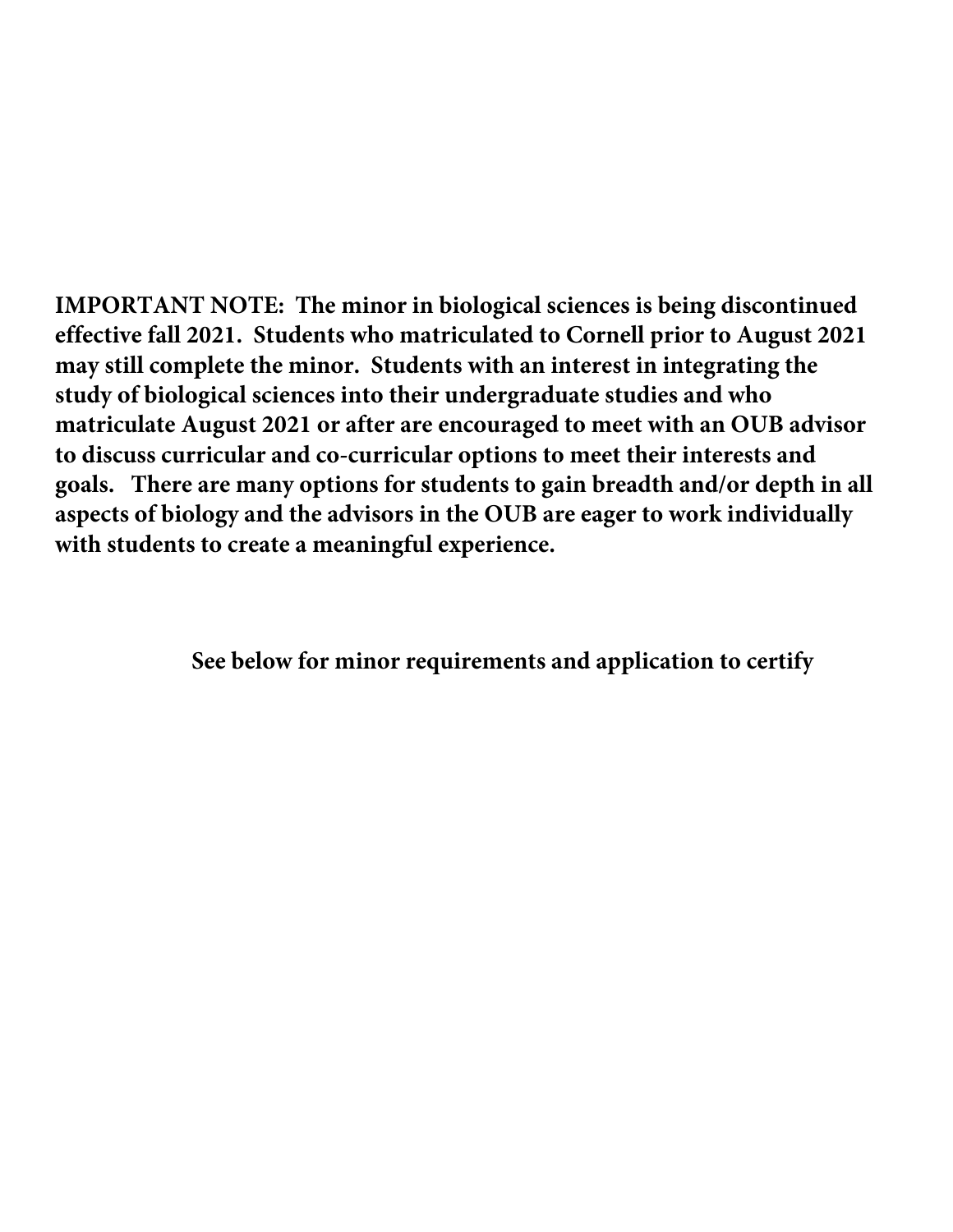# **Biological Sciences Minor Requirements**

# **Eligibility**

 courses of interest within biology. With a few exceptions, students enrolled in any major at Cornell may complete The minor in biological sciences has been designed to provide students with significant flexibility to choose the minor. The following majors are **ineligible** to minor in biological sciences: Biology & Society; Entomology; Human Biology, Health & Society; Nutritional Sciences; Plant Sciences.

 Students interested in the minor are encouraged to meet with an advisor in the Office of Undergraduate Biology. Please see the OUB website for walk-in advising office hours or call the OUB at (607) 255-5233 to arrange an appointment.

 **To complete the minor, students must submit the Application to Certify Completion of Biological Sciences Minor (see below) once they completed all courses for the minor or during their last semester of enrollment.**  The OUB will notify the student's college Registrar that the minor has been certified and a notation will be made on the student's transcript.

# **Requirements**

- All courses for the minor must be taken for a letter grade unless a course is offered S/U only. Grades of D- or better count toward the minor.
- Only 2 courses may be used to fulfill both the biology minor requirements and major requirements.
- Advanced Placement credits earned in biology may **not** be used toward the 21 credits required for the minor.
- from another institution to count toward minor requirements. Students should consult with the OUB. • Once a student is matriculated, all courses for the minor must be taken at Cornell or through a study abroad program approved by Cornell. External transfer students and students who study abroad may apply up to 4 credits

### **21 credits of approved biology coursework chosen from the following:**

- BIOMG 1350 Introductory Biology: Cell and Developmental Biology
- BIOG 1440 Introductory Biology: Comparative Physiology OR
- BIOG 1445 Introduction to Comparative Anatomy and Physiology, Individualized Instruction
- BIOG 1500 Investigative Biology Laboratory
- BIOSM 1500 Investigative Marine Biology Laboratory
- BIOEE 1540 Introductory Oceanography
- BIOEE 1610 Introductory Biology: Ecology and the Environment
- BIOSM 1610 Ecology and the Marine Environment
- BIOEE 1780 An Introduction to Evolutionary Biology and Diversity
- BIOSM 1780 Evolution and Marine Diversity
- BIOEE 1781 Introduction to Evolution and Diversity
- • Courses with significant biology content that count toward any of the 14 biological sciences concentrations at a level of 2000 or higher (i.e. BTRY, Chem, Math, CS courses do not count).
- Courses with a BIOXX prefix at a level of 2000 or higher.
- Other courses with significant biological content at a level of 2000 or higher may be approved via the biological sciences petition.
- • One course worth **2 or more credits must be a course with a laboratory component, a laboratory course or a field course**. BIOG 2990 may not be used. Up to 3 credits of BIOG 4990 may be used to fulfill this requirement.

#### **Courses that won't count toward minor:**

BIOMS 4400 - Tools for a Lifelong Career in Research

BIOG 2000 - Special Studies in Biology

BIOG 2200 - Biology Scholars Program Sophomore Seminar

BIOG 2990 - Introduction to Research Methods in Biology

BIOG 3500 - Introduction to Applied Science Communication: Digital Platforms and Public Engagement

BIOG 4970 - Independent Study in Biology

BIOG 4980 - Teaching Experience